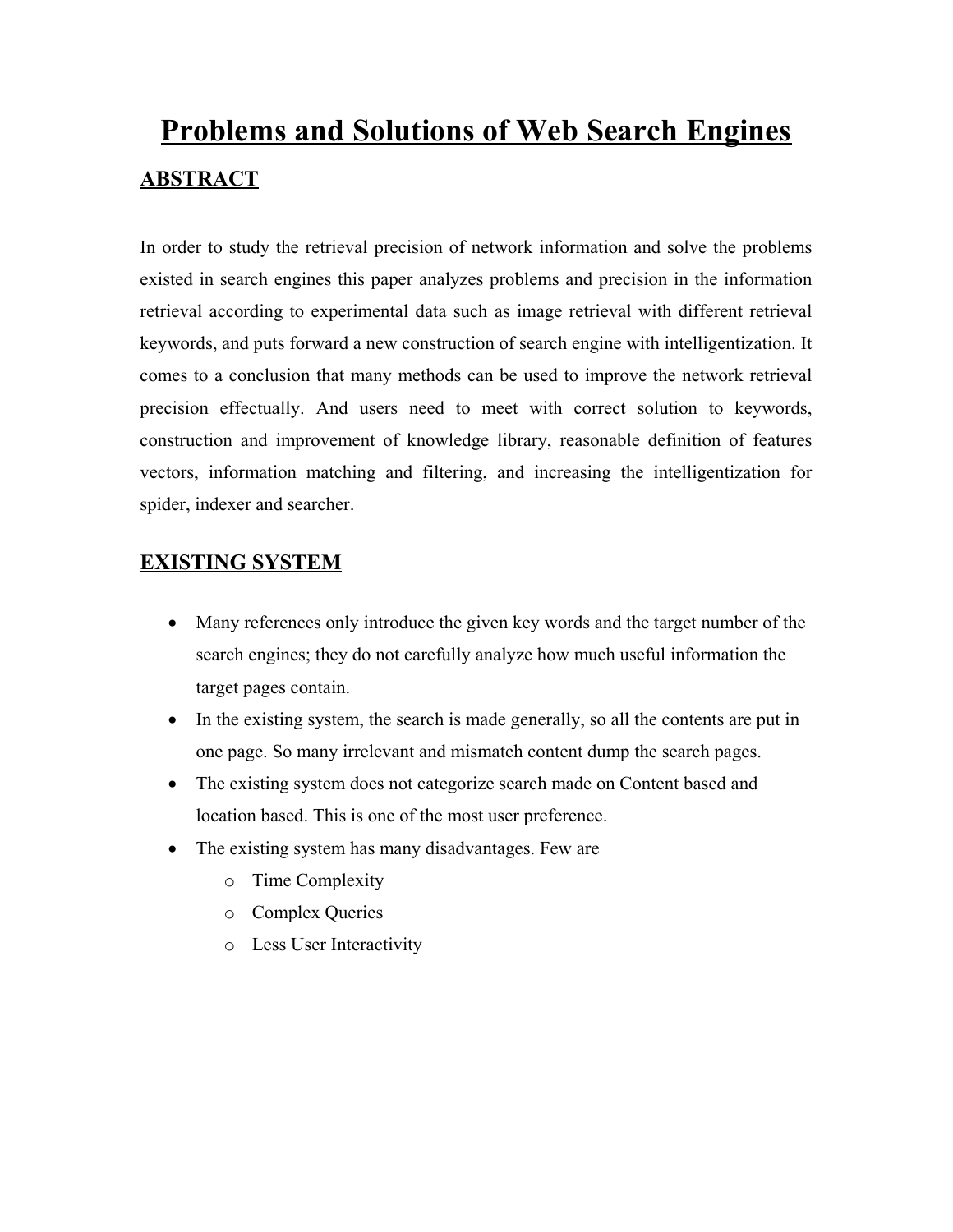## **PROPOSED SYSTEM**

- In the proposed system, Search is categorized on two main categorizes viz.: Content based Search and Location Based Search.
- Content searching linked the ontology shows the possible concept space arising from a user's queries. In this ontology covers more than what the user actually wants.
- · In Location based search, the contents are viewed to the user based on the location updated by the user.
- The proposed system supports good time complexity, complex queries and User Interactive.



Figure 1. System structure of the intellectual search engine

## **HARDWARE SPECIFICATION**

| <b>PROCESSOR</b> | ٠         | PENTIUM 4 CPU 2.40GHZ |
|------------------|-----------|-----------------------|
| <b>RAM</b>       | ٠         | 128 MB                |
| <b>HARD DISK</b> | ٠         | 40 GB                 |
| <b>KEYBOARD</b>  | $\bullet$ | <b>STANDARD</b>       |
| <b>MONITOR</b>   |           | 15"                   |

## **SOFTWARE SPECIFICATION**